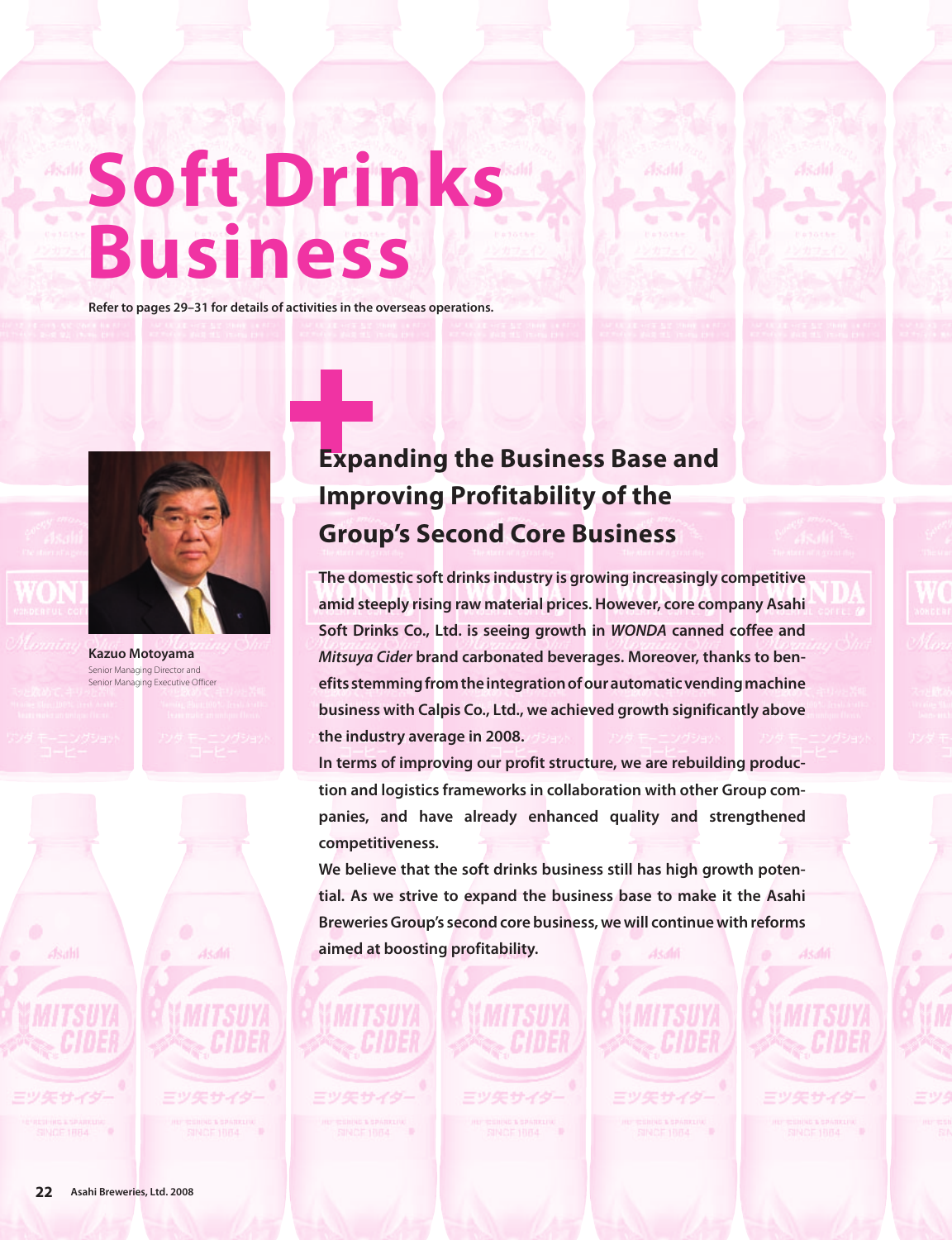

Syuji Komatsu Senior Manager, Marketing Department, Asahi Soft Drinks Co., Ltd.

ONDA

**WOND** 

金の微刺

**PREMIUM** 戦烈をかたコーヒー



**The** *WONDA* **Brand Tops 30 Million Cases, Joins** *Mitsuya Cider*

Last year, the *WONDA* brand topped the 30-million case mark in annual sales volume. In the soft drink industry, this figure is considered a benchmark for an established brand. *WON-DA*'s achievement thus marks the birth of the Asahi Breweries Group's second major softdrink brand, following the *Mitsuya Cider* brand.

Besides *WONDA Morning Shot*, a signature canned coffee for the morning, two new canned coffee products launched last year helped *WONDA* achieve its new lofty industry status: the premium-type, low-sugar *WONDA Kinnobitou* (low-sugar) and the sugar-free *WONDA ZERO MAX* (sugar-free).

The canned coffee market is seeing increased health awareness spur sales of no-sugar and low-sugar-type products, which now account for 40% of total sales. We expect further growth in this field going forward.

> *WONDA Kinnobitou* is one of the first products to offer a rich coffee flavor using high-quality beans but little sugar. The response has been very positive, with approximately 9 million cases sold in the first year, far exceeding the initial target of 1 million.

> Meanwhile, *WONDA ZERO MAX*, not to be outdone by the conventional blend-type coffees, delivers a solid, slightly sweet flavor through the addition of milk, but without using sugar. As the first canned coffee of its type, it has earned strong customer support, outstripping the initial annual sales target of 3 million cases to sell approximately 5 million cases in its first year.

> \* For the purpose of sales volume, a case is calculated as a case of product ready for shipment.

## **Asahi Calpis Beverage Enters Full-Fledged Operations**

Asahi Calpis Beverage Co., Ltd. is a vending machine operating company established in December 2007 through joint investment by Asahi Soft Drinks Co., Ltd. and Calpis Co., Ltd. The company played a major part in boosting soft drink unit sales in 2008. In 2009, Asahi Calpis Beverage will work to strengthen the profitability of the vending machine business.



This will be achieved in two main ways. One is by enhancing customer satisfaction by offering both Asahi Soft Drinks and Calpis products to boost per-machine sales. The other is by improving the efficiency of route sales activities through better inventory management. To this end, we will introduce the React vending machine management system.





The React vending machine management system

This vending machine offers both Asahi and Calpis products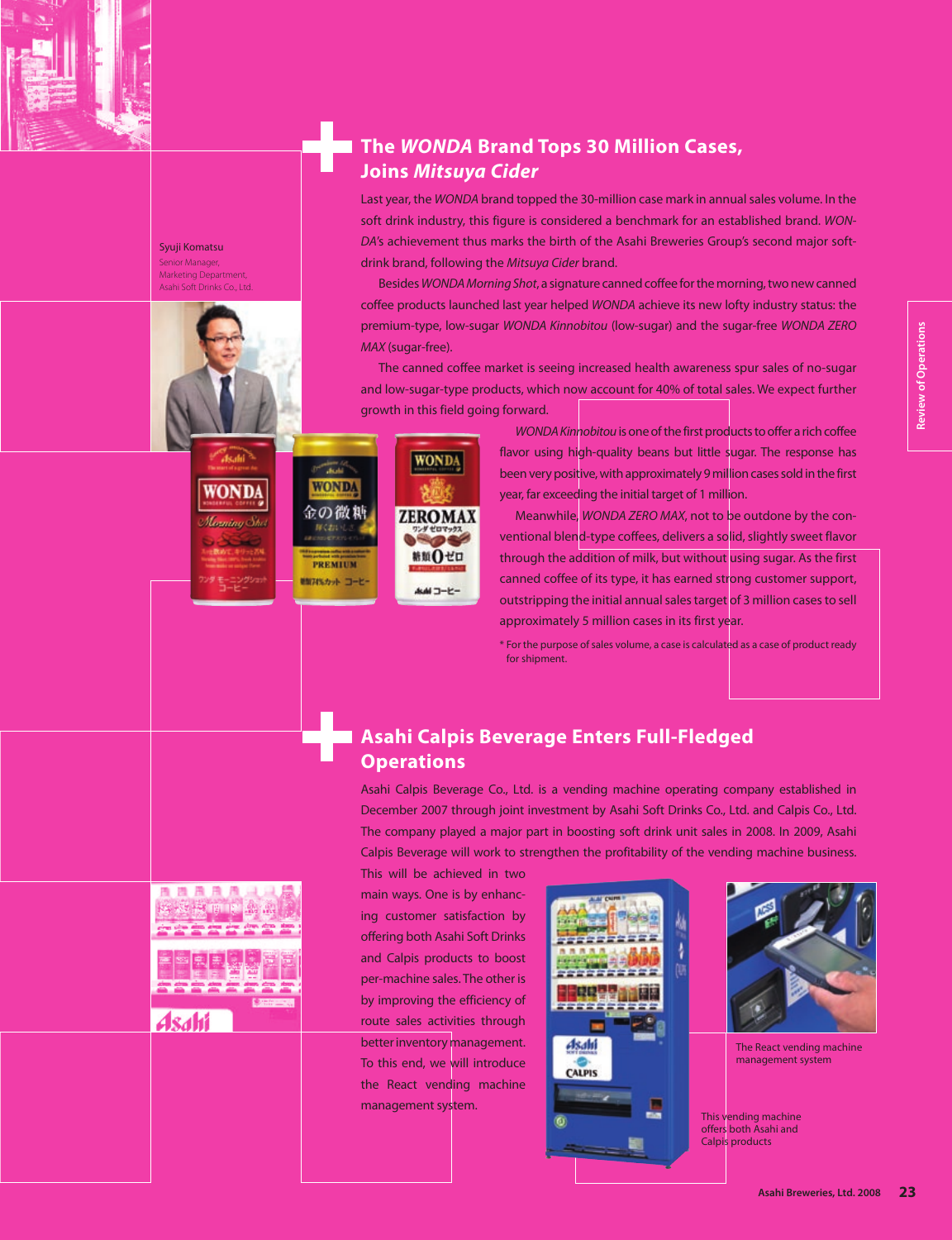

#### 2008 Business Overview

#### **Market Environment**

Despite benefiting from high summer temperatures in July, Japan's soft drinks market in 2008 saw sales volume just slightly below that of the previous year. Among other factors, this decrease stemmed from more cautious consumer spending due to household budgetary concerns, reflecting the impact of sharply higher gasoline prices and successive increases in the price of food, particularly in the first half of the year. By category, carbonated beverages experienced growth in sales volume during the year.

#### **Initiatives in 2008**

Sales, including for the overseas operations, rose 5.7% year on year to ¥316.7 billion. Operating income, however, declined 86.6% to ¥0.6 billion, due to sharply higher prices for raw materials, and steeper competition, both in Japan and overseas.

In soft drink operations in Japan, core operating company Asahi Soft Drinks Co., Ltd. enacted initiatives designed to stimulate dramatic growth through a basic policy addressing three key issues: growth strategies, structural reform, and "taking on challenges in new areas." With respect to the product-related measures at the heart of the growth strategies, we channeled management resources into the company's core brands *WONDA*, *Mitsuya Cider*, and *Asahi Juroku-cha* to build these products into strong "pillar brands." These efforts were rewarded with annual sales volume surpassing 30 million cases each for both the *WONDA* and *Mitsuya Cider* brands, an accomplishment that enhanced their presence as powerful brands in Japan's soft drinks market. We also took steps to continuously reinforce and nurture existing brands such as *Asahi Fujisan no Vanadium Tennensui* mineral water, and aggressively presented new products that meet the diversifying needs of our customers.

In vending machines, an important sales channel in the soft drinks industry, we launched full-scale operations at Asahi Calpis Beverage Co., Ltd. in a bid to strengthen and enhance the efficiency of this business. The move contributed substantially to sales. As a result, Asahi Soft Drinks sales rose 11% year on year, climbing to a record high for a third consecutive term.

Where structural reform is concerned, we took steps to cut costs by striving to reduce prices for raw materials and through operation of the new plastic bottle line at Asahi Breweries Ltd.'s Ibaraki Brewery. These actions were both part of our redoubled efforts to reform the profit structure. In "taking on challenges in new areas," we sought to establish growth foundations in new domains within products and retail sales channels.

In the chilled beverages business, LB, Ltd. (Hasuda, Saitama) established an integrated nationwide sales framework by resuming the sales operations previously entrusted to Asahi Soft Drinks in certain areas. As part of our product strategy, we promoted high-value-added products and moved to upgrade and expand *Clear Fruits* and other Asahi brand product lines in this business. At LB, Ltd. (Tokai, Aichi), meanwhile, in addition to developing new business pillars, benefits are gradually emerging from our efforts to develop new sales channels using wholesalers of snacks and confectionary, blood donation centers, and other routes. Furthermore, we initiated our "Quality First Home Delivery" service, whereby we purchase and sell premium select food products from across Japan, with the aim of developing into a "comprehensive product delivery support company" able to propose a wide range of farm-direct and Group products to retailers.